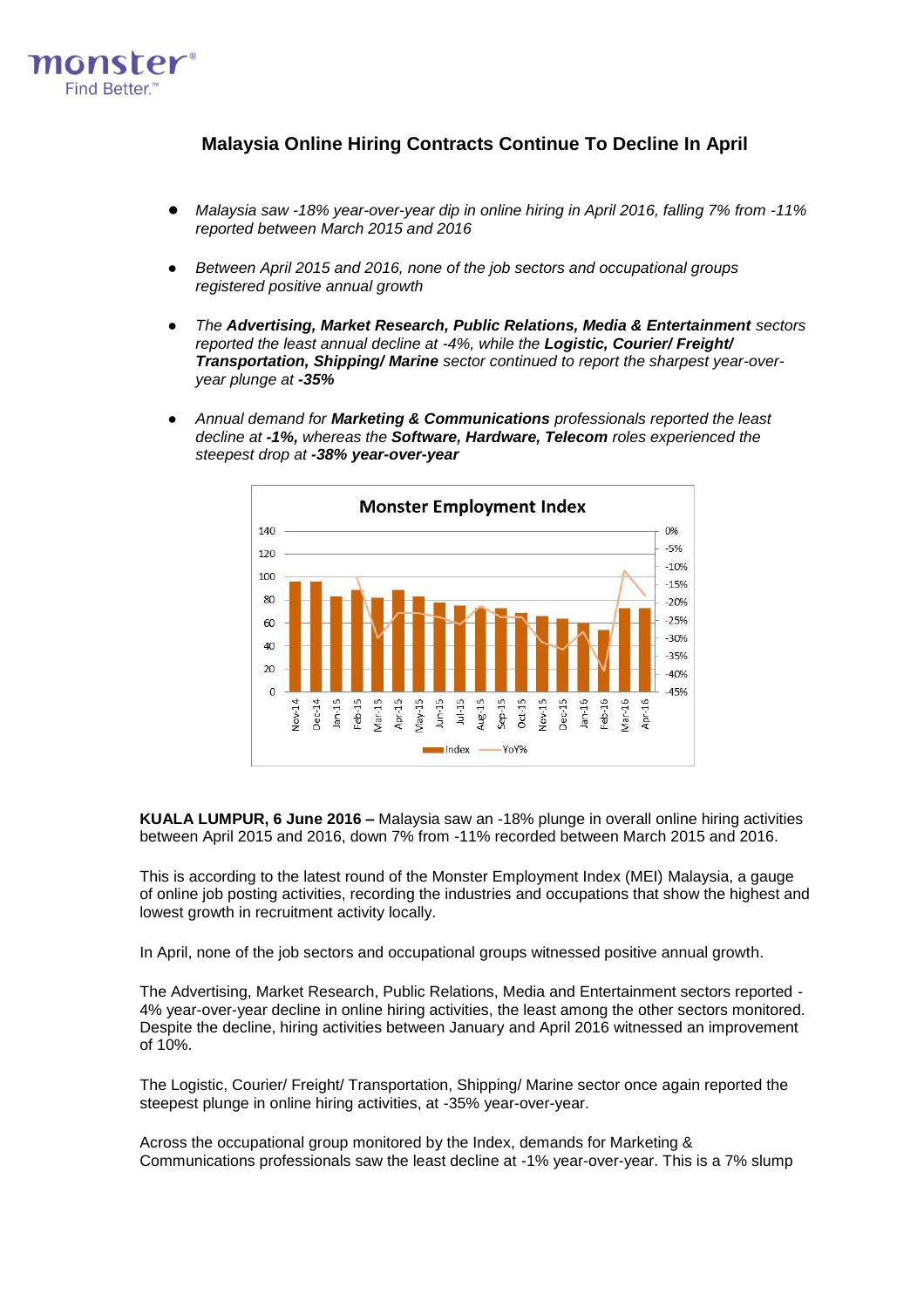

from 6% year-over-year growth recorded in March 2016. Despite the contraction, month-onmonth hiring activities witnessed a marginal 1% improvement between March and April 2016.

Software, Hardware and Telecom jobs once again reported the steepest year-on-year plunge, at - 38%. On a positive note, the pace of growth in online hiring in the group witnessed a marginal 1% improvement between March and April 2016.

"The ban on the recruitment of foreign workers in Malaysia earlier this year, and the weak PMI figure has caused employers to hold back on hiring activities, especially the labour-intensive sectors and job roles. Sectors affected included the construction, the shipping and the logistics sectors, where hiring numbers have been hit as reflected in the MEI data. Now that the ban on foreign workers is semi-lifted, we can expect companies to continue hiring in the months to come to cope with job demands," said **Sanjay Modi, Managing Director, Monster.com (India, Middle East, Southeast Asia, Hong Kong).**

"Furthermore, with no additional hikes in oil prices, the oil and gas sector is likely to continue trimming its workforce until the market becomes well-adjusted to new oil prices," said Mr Modi.

The [Monster Employment Index](http://www.about-monster.com/employment-index) Malaysia is a monthly gauge of online job posting activity, based on a real-time review of millions of employer job opportunities, culled from a large representative selection of career websites and online job listings across Malaysia. The Index does not reflect the trend of any one advertiser or source, but is an aggregate measure of the change in job listings across the industry.

## **Monster Employment Index Malaysia results for the past 18 months are as follows:**

| Nov | Dec | Jan | Feb | Mar | Apr | May | Jun | Jul | Aug | Sep | Oct | Nov | Dec | Jan | Feb | Mar | Apr | $Y$ -o- $Y$ |
|-----|-----|-----|-----|-----|-----|-----|-----|-----|-----|-----|-----|-----|-----|-----|-----|-----|-----|-------------|
| 14  | 14  | 15  | 15  | 15  | 15  | 15  | 15  | 15  | 15  | 15  | 15  | 15  | 15  | 16  | 16  | 16  | 16  |             |
| 96  | 96  | 83  | 89  | 82  | 89  | 83  | 78  | 75  | 73  | 73  | 69  | 66  | 64  | 60  | 54  | 73  | 73  | $-18%$      |

| Year-over-year Growth                                                         | Apr<br>15 | Apr<br>16 | % Growth<br>$Y_0Y$ | Year-over-year<br>Growth                                           | Apr<br>15 | Apr<br>16 | % Grov<br>$Y - 0 - Y$ |
|-------------------------------------------------------------------------------|-----------|-----------|--------------------|--------------------------------------------------------------------|-----------|-----------|-----------------------|
| Advertising, Market Research,<br>Public Relations, Media and<br>Entertainment | 83        | 80        | $-4%$              | Hospitality                                                        | 91        | 74        | $-19%$                |
| Production/Manufacturing,<br>Automotive and Ancillary                         | 95        | 88        | $-7%$              | <b>BFSI</b>                                                        | 121       | 94        | $-22%$                |
| IT, Telecom/ISP and BPO/ITES                                                  | 88        | 78        | $-11%$             | Engineering, Construction and<br><b>Real Estate</b>                | 106       | 79        | $-25%$                |
| Retail                                                                        | 105       | 92        | $-12%$             | Logistic, Courier/ Freight/<br>Transportation, Shipping/<br>Marine | 114       | 74        | $-35%$                |

| Year-over-year Growth        | Apr<br>15 | <b>Apr</b><br>16 | % Growth<br>$Y - 0 - Y$ | Year-over-year<br>Growth             | Apr<br>15 | Apr<br>16 | % Grov<br>$Y$ -0- $Y$ |
|------------------------------|-----------|------------------|-------------------------|--------------------------------------|-----------|-----------|-----------------------|
| Marketing & Communications   | 93        | 92               | $-1%$                   | Finance & Accounts                   | 109       | 87        | $-20%$                |
| <b>Customer Service</b>      | 84        | 77               | $-8%$                   | Hospitality & Travel                 | 87        | 69        | $-21%$                |
| Sales & Business Development | 95        | 79               | $-17%$                  | Purchase/ Logistics/ Supply<br>Chain | 95        | 71        | $-25%$                |

# **Top Growth Industries Lowest Growth Industries**

| \pr<br>15 | Apr<br>16 | % Growth<br>Y-o-Y | Year-over-year<br>Growth                                           | Apr<br>15 | Apr<br>16 | % Growth<br>$Y - 0 - Y$ |
|-----------|-----------|-------------------|--------------------------------------------------------------------|-----------|-----------|-------------------------|
| 83        | 80        | $-4%$             | Hospitality                                                        | 91        | 74        | $-19%$                  |
| 95        | 88        | -7%               | <b>BFSI</b>                                                        | 121       | 94        | $-22%$                  |
| 88        | 78        | $-11%$            | Engineering, Construction and<br><b>Real Estate</b>                | 106       | 79        | $-25%$                  |
| 105       | 92        | $-12%$            | Logistic, Courier/ Freight/<br>Transportation, Shipping/<br>Marine | 114       | 74        | $-35%$                  |

## **Top Growth Occupations Lowest Growth Occupations**

| Year-over-year<br>Growth             | Apr<br>15 | Apr<br>16 | % Growth<br>$Y - 0 - Y$ |
|--------------------------------------|-----------|-----------|-------------------------|
| Finance & Accounts                   | 109       | 87        | $-20%$                  |
| Hospitality & Travel                 | 87        | 69        | $-21%$                  |
| Purchase/ Logistics/ Supply<br>Chain | 95        | 71        | $-25%$                  |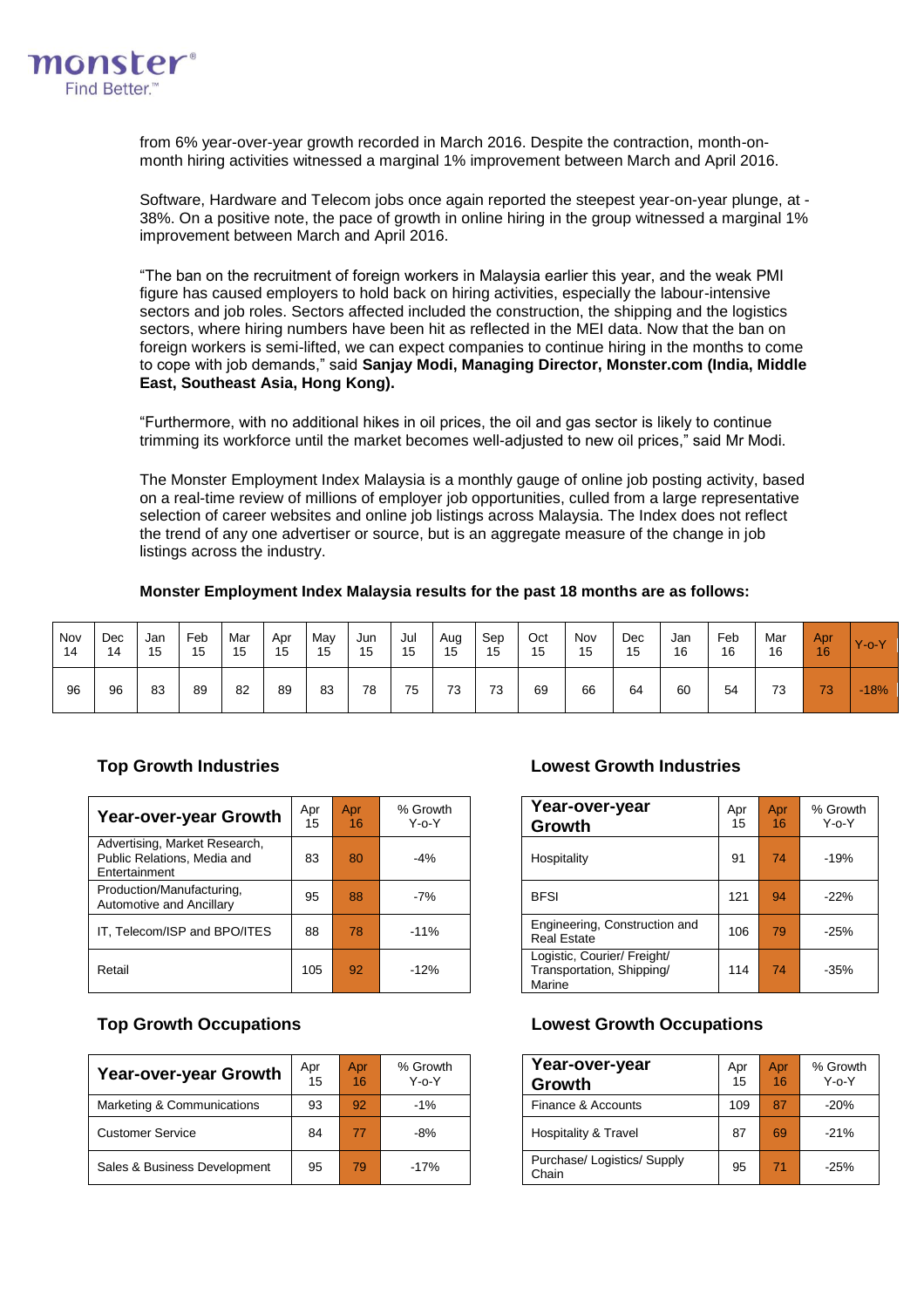

| Real<br>Engineering<br>: /Production.<br>Estate | $\sim$<br>ວບ | $\rightarrow$<br>,,, | 18% |  | ⊺elecom<br>software<br>Hardware | 88 | --<br>u | 38% |
|-------------------------------------------------|--------------|----------------------|-----|--|---------------------------------|----|---------|-----|
|-------------------------------------------------|--------------|----------------------|-----|--|---------------------------------|----|---------|-----|

# **By Industry**

|                                                                                                    |     |     |     | 2016 |     |     |     |            |            |     |     |     |     |
|----------------------------------------------------------------------------------------------------|-----|-----|-----|------|-----|-----|-----|------------|------------|-----|-----|-----|-----|
|                                                                                                    | Apr | May | Jun | Jul  | Aug | Sep | Oct | <b>Nov</b> | <b>Dec</b> | Jan | Feb | Mar | Apr |
| IT. Telecom/ISP and<br><b>BPO/ITES</b>                                                             | 88  | 81  | 80  | 102  | 82  | 91  | 85  | 77         | 72         | 59  | 49  | 76  | 78  |
| <b>Engineering, Construction</b><br>and Real Estate                                                | 106 | 99  | 95  | 88   | 81  | 82  | 78  | 75         | 70         | 67  | 61  | 79  | 79  |
| <b>BFSI</b>                                                                                        | 121 | 116 | 105 | 111  | 97  | 91  | 82  | 73         | 77         | 73  | 63  | 97  | 94  |
| Production/Manufacturing,<br><b>Automotive and Ancillary</b>                                       | 95  | 92  | 89  | 89   | 89  | 87  | 85  | 85         | 82         | 81  | 80  | 87  | 88  |
| Oil and Gas                                                                                        | 85  | 85  | 92  | 76   | 63  | 77  | 75  | 71         | 74         | 76  | 68  | 75  | 74  |
| <b>Hospitality</b>                                                                                 | 91  | 86  | 92  | 74   | 81  | 85  | 80  | 76         | 73         | 68  | 64  | 71  | 74  |
| <b>Retail</b>                                                                                      | 105 | 101 | 94  | 81   | 92  | 91  | 84  | 78         | 72         | 69  | 54  | 89  | 92  |
| Logistic, Courier/ Freight/<br>Transportation, Shipping/<br><b>Marine</b>                          | 114 | 110 | 102 | 96   | 88  | 83  | 71  | 68         | 59         | 58  | 44  | 69  | 74  |
| <b>Advertising, Market</b><br><b>Research, Public Relations,</b><br><b>Media and Entertainment</b> | 83  | 85  | 90  | 87   | 86  | 87  | 82  | 83         | 78         | 73  | 61  | 78  | 80  |

# **By Occupation**

|                                                       | 2015 |     |     |     |     |            |     |     |            |     | 2016 |     |     |  |
|-------------------------------------------------------|------|-----|-----|-----|-----|------------|-----|-----|------------|-----|------|-----|-----|--|
|                                                       | Apr  | May | Jun | Jul | Aug | <b>Sep</b> | Oct | Nov | <b>Dec</b> | Jan | Feb  | Mar | Apr |  |
| Software, Hardware,<br>Telecom                        | 88   | 73  | 72  | 69  | 63  | 62         | 48  | 45  | 37         | 28  | 27   | 52  | 55  |  |
| <b>Finance &amp; Accounts</b>                         | 109  | 104 | 97  | 95  | 91  | 86         | 79  | 74  | 77         | 75  | 68   | 90  | 87  |  |
| <b>Sales &amp; Business</b><br><b>Development</b>     | 95   | 91  | 79  | 73  | 75  | 70         | 65  | 64  | 66         | 63  | 55   | 76  | 79  |  |
| <b>Customer Service</b>                               | 84   | 90  | 74  | 80  | 85  | 86         | 85  | 74  | 68         | 65  | 51   | 77  | 77  |  |
| <b>Marketing &amp;</b><br><b>Communications</b>       | 93   | 92  | 100 | 97  | 97  | 97         | 92  | 94  | 91         | 88  | 79   | 91  | 92  |  |
| HR & Admin                                            | 89   | 80  | 78  | 74  | 74  | 75         | 72  | 72  | 69         | 65  | 62   | 75  | 72  |  |
| <b>Engineering /Production,</b><br><b>Real Estate</b> | 93   | 88  | 85  | 80  | 75  | 76         | 73  | 72  | 67         | 63  | 61   | 76  | 76  |  |
| <b>Hospitality &amp; Travel</b>                       | 87   | 77  | 79  | 60  | 74  | 76         | 80  | 69  | 66         | 50  | 56   | 67  | 69  |  |
| <b>Purchase/Logistics/</b><br><b>Supply Chain</b>     | 95   | 88  | 79  | 77  | 73  | 74         | 64  | 62  | 58         | 57  | 49   | 67  | 71  |  |